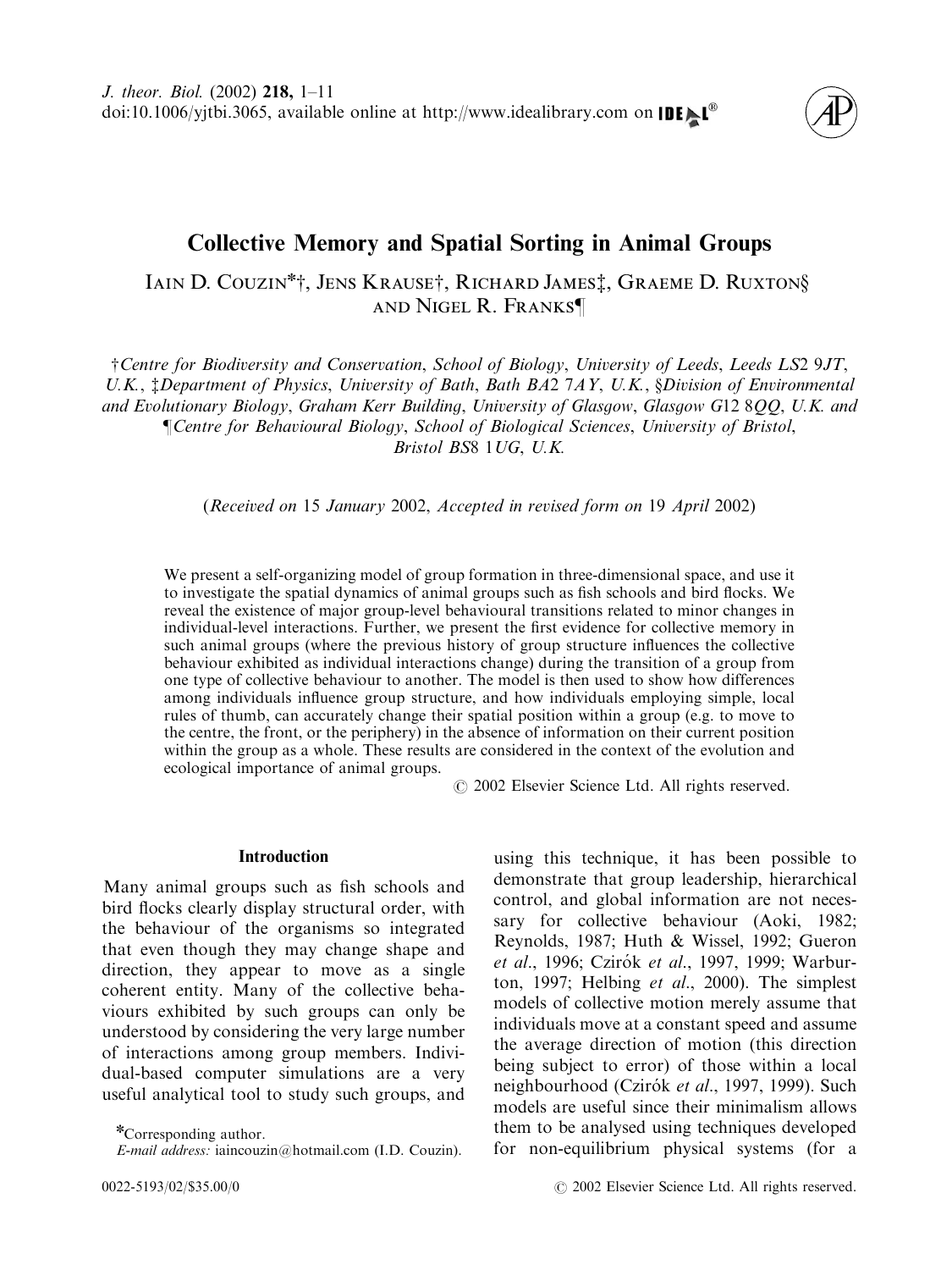review, see Czirók & Vicsek, 2001). This comes at the cost of biological realism, however. For example, the particles neither avoid collisions nor exhibit attraction towards others. Consequently, they cannot form a self-bounded group when error is greater than zero, and thus these models cannot fully explain the clearly defined animal groups seen in many species.

Here, we use a more biologically realistic (yet still simple) model of aggregation behaviour that is based upon an abstraction of aggregation tendencies evident in biological systems [\(Par](#page-10-0)[tridge & Pitcher, 1980; Partridge, 1982; Heppner,](#page-10-0) [1997\)](#page-10-0). Following the approach of [Aoki \(1982\),](#page-10-0) [Reynolds \(1987\)](#page-10-0) and [Huth & Wissel \(1992\),](#page-10-0) we simulate the behaviour of individuals as resulting from local repulsion, alignment and attractive tendencies based upon the position and orientation of individuals relative to one another. In such models the individual behaviour results in group formation and cohesion, rather than fixing individual density within a periodic domain (as in the simplest models described above). Our simulation exhibits characteristic collective behaviours, similar to those of natural groups, when certain parameters are changed, and we discuss how these different types of collective behaviour are likely to influence the fitness of individuals within such groups. We also use the model to reveal for the first time a novel form of collective memory, where the previous history of the group structure influences collective behaviours as individual interactions change, even though the individuals have no knowledge of what that history is. We hypothesize that this hysteresis phenomenon may be an as yet unexplored property of real animal groups, and discuss the relevance of this finding to our understanding of the evolution of behaviour in grouping organisms.

The spatial structuring within groups has important ecological and evolutionary consequences [\(Okubo, 1980; Krause & Ruxton, 2002\)](#page-10-0). Despite this, the majority of previous studies have failed to consider that the costs and benefits of group living are dependent on the spatial positions individuals adopt (see, [Krause, 1994,](#page-10-0) for a review). Group members are not intrinsically identical [\(Pitcher](#page-10-0) et al., 1985; [Parrish, 1989;](#page-10-0) [DeBlois & Rose, 1996](#page-10-0); [Krause](#page-10-0) et al., 1996) and differences (e.g. behavioural state, age) are likely to influence the positions adopted by individuals within the group. In our model, we investigate how physical and/or motivational differences among individuals may influence the spatial positions of individuals within animal aggregations, and discuss how the results of the model may allow insight into the structuring seen within natural animal aggregates.

## The Model

## BEHAVIOURAL RULES: SUMMARY

(1) Individuals attempt to maintain a minimum distance between themselves and others at all times. This rule has the highest priority and corresponds to a frequently observed behaviour of animals in nature [\(Krause & Ruxton, 2002\)](#page-10-0). (2) If individuals are not performing an avoidance manoeuvre (rule 1) they tend to be attracted towards other individuals (to avoid being isolated) and to align themselves with neighbours [\(Partridge & Pitcher, 1980](#page-10-0); [Partridge,](#page-10-0) [1982\).](#page-10-0) These behavioural tendencies are simulated using local perception and simple response behaviours.

## BEHAVIOURAL RULES: DESCRIPTION

N individuals  $(i = 1, 2, \ldots, N)$  with position vectors  $c_i$ , and unit direction vectors  $v_i$  are simulated in continuous three-dimensional space. Time is partitioned into discrete time steps t with a regular spacing  $\tau$ . Here,  $\tau$  is set to 0.1 s, corresponding to the response latency of fish [\(Partridge & Pitcher, 1980\)](#page-10-0). In each time step, individuals assess the position and/or orientation of  $n$  neighbours within three nonoverlapping behavioural zones (described below; [Fig. 1\)](#page-2-0). This information is used to determine a desired direction for each individual for the successive time step  $\mathbf{d}_i(t+\tau)$  using the following rules.

Each individual attempts to maintain a minimum distance from others within a ''zone of repulsion'' (zor), modelled as a sphere, centred on the individual, with radius  $r_r$ . If  $n_r$  neighbours are present in the zor at time  $t$ , individual  $i$ responds by moving away from neighbours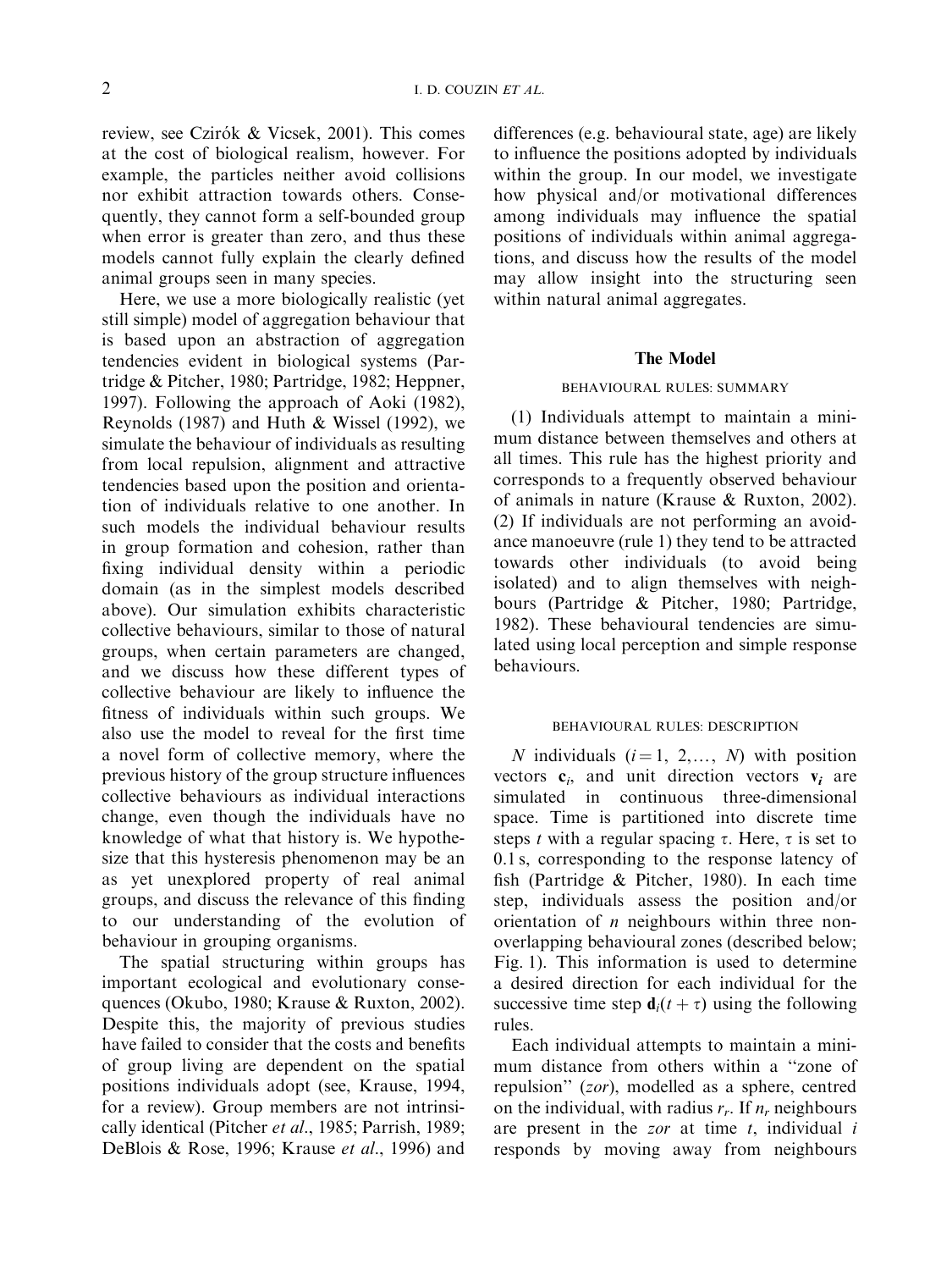<span id="page-2-0"></span>

Fig. 1. Representation of an individual in the model centred at the origin:  $zor = zone$  of repulsion,  $zoo = zone$  of orientation,  $zoa = zone$  of attraction. The possible "blind" volume" behind an individual is also shown.  $\alpha$  = field of perception.

within this zone:

$$
\mathbf{d}_r(t+\tau) = -\sum_{j\neq i}^{n_r} \frac{\mathbf{r}_{ij}(t)}{|\mathbf{r}_{ij}(t)|},
$$
 (1)

where  $\mathbf{r}_{ij} = (\mathbf{c}_i - \mathbf{c}_i)/|(\mathbf{c}_i - \mathbf{c}_i)|$  is the unit vector in the direction of neighbour *j*. Note that  $s\tau < r_r$ avoids singularities in eqn (1). This behavioural rule has the highest priority in the model, so that if  $n_r > 0$ , the desired direction  $\mathbf{d}_i(t + \tau) = \mathbf{d}_r(t + \tau)$  $\tau$ ). The zone of repulsion can be interpreted as individuals maintaining personal space, or avoiding collisions.

If no neighbours are within the zone of repulsion  $(n_r = 0)$ , the individual responds to others within the ''zone of orientation'' (zoo) and the ''zone of attraction'' (zoa). These zones are spherical, except for a volume behind the individual within which neighbours are undetectable. This ''blind volume'' is defined as a cone with interior angle  $(360-\alpha)^\circ$ , where  $\alpha$  is defined as the field of perception (see Fig. 1). An individual with  $\alpha = 360^{\circ}$  can respond to others in any direction within the behavioural zones.

The zone of orientation contains  $n_0$  detectable neighbours with  $r_r \le |(\mathbf{c}_j - \mathbf{c}_i)| < r_o$  and the zone of attraction  $n<sub>o</sub>$  detectable neighbours with  $r_o \le |(\mathbf{c}_i - \mathbf{c}_i)| \le r_a$ . The widths of these zones are defined as  $\Delta r_o = r_o - r_r$  and  $\Delta r_a = r_a - r_o$ .

An individual will attempt to align itself with neighbours within the zone of orientation, giving

$$
\mathbf{d}_o(t+\tau) = \sum_{j=1}^{n_o} \frac{\mathbf{v}_j(t)}{|\mathbf{v}_j(t)|}
$$
 (2)

and towards the positions of individuals within the zone of attraction

$$
\mathbf{d}_a(t+\tau) = \sum_{j \neq i}^{n_a} \frac{\mathbf{r}_{ij}(t)}{|\mathbf{r}_{ij}(t)|}.
$$
 (3)

The attraction represents the tendency of organisms to join groups and to avoid being on the periphery, whereas the orientation allows collective movement by minimizing the number of collisions between individuals. If neighbours are only found in the zoo  $(n = n_o)$ , then  $\mathbf{d}_i(t + \tau) =$  $d<sub>o</sub>(t + \tau)$ ; likewise if all neighbours are in the zoa  $(n = n_a)$ , then  $\mathbf{d}_i(t + \tau) = \mathbf{d}_a(t + \tau)$ . If neighbours are found in both zones, then  $\mathbf{d}_i(t+\tau) =$  $\frac{1}{2}[\mathbf{d}_o(t+\tau)+\mathbf{d}_a(t+\tau)]$ . In the eventuality that the social forces result in a zero vector, or if no individuals are detected, then  $\mathbf{d}_i(t + \tau) = \mathbf{v}_i(t)$ .

Decision making in animals is subject to stochastic effects (e.g. sensory error, movement error). This is simulated by modifying  $\mathbf{d}_i(t+\tau)$ by rotating it by an angle taken at random from a spherically wrapped Gaussian distribution with standard deviation,  $\sigma$  [\(Table 1\).](#page-3-0)

After the above process has been performed for every individual they turn towards the direction vector  $\mathbf{d}_i(t+\tau)$  by the turning rate  $\theta$ . Provided the angle between  $v_i(t)$  and  $d_i(t + \tau)$  is less than the maximum turning angle  $\theta\tau$ , then  $\mathbf{v}_i(t+\tau) = \mathbf{d}_i(t+\tau)$ ; if not, the individual rotates by  $\theta\tau$  towards the desired direction. To simplify the analysis of parameter space initially we assume that individuals move at a constant speed of s units per second (we investigate the importance of differences in individual speed below). Following these rules individual trajectories can be integrated over time to explore how the behavioural responses influence collective behaviour.

#### ANALYSIS OF THE MODEL

To analyse the collective behaviour of the model, we explore the consequences of changing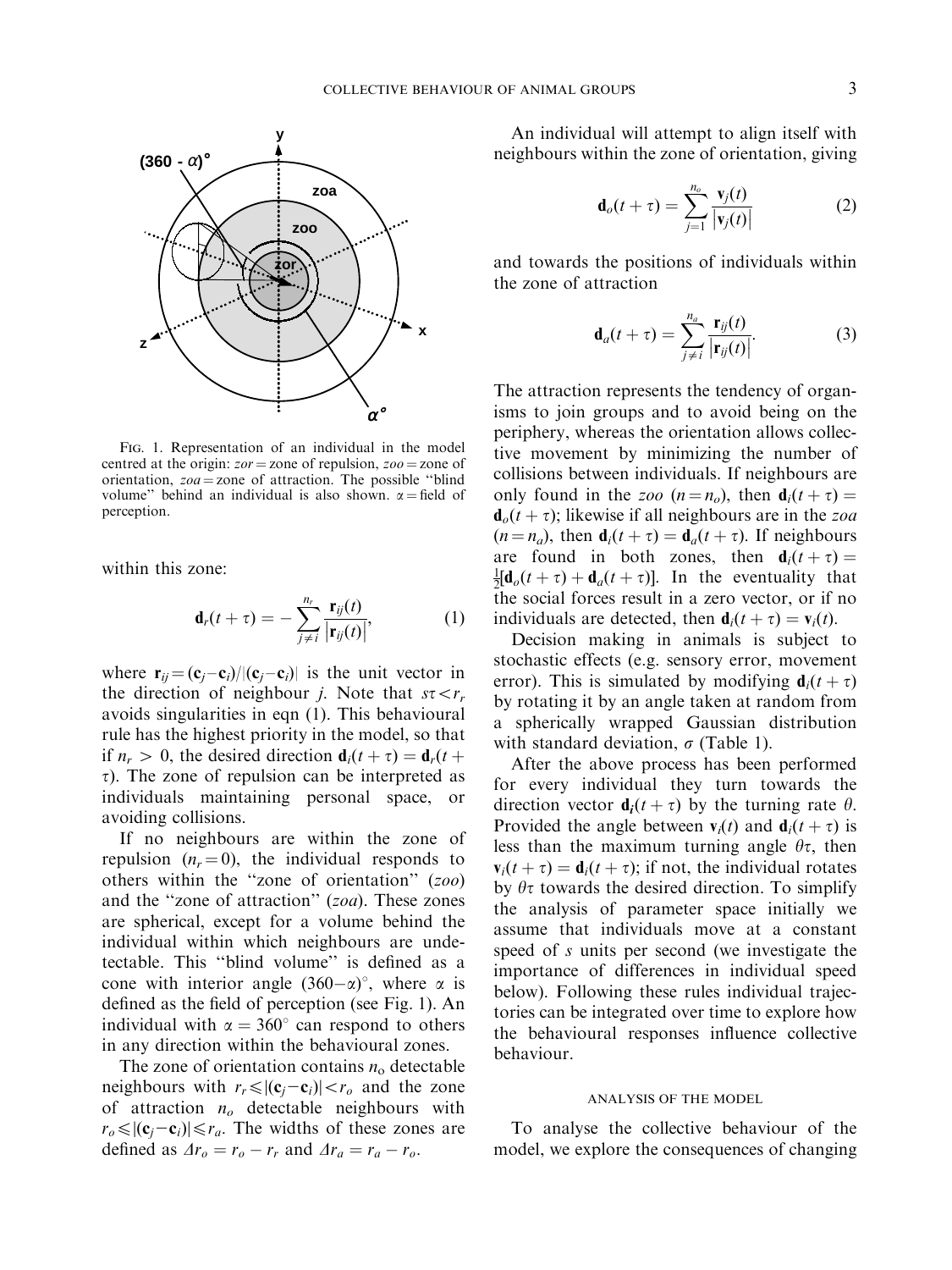# TABLE 1

<span id="page-3-0"></span>Summary of model parameters. The use of "units" relates to the nondimensionality of certain parameters in the model with the characteristic length scale being associated with the particular organism in question, e.g.  $r_r$  may be very small for an insect, and the rest of the model parameters can be scaled appropriately

| Parameter             | Unit               | Symbol                | Values explored     |
|-----------------------|--------------------|-----------------------|---------------------|
| Number of individuals | None               | N                     | $10 - 100$          |
| Zone of repulsion     | Units              | $r_r$                 |                     |
| Zone of orientation   | Units              | $\Delta r_o(r_o-r_r)$ | $0 - 15$            |
| Zone of attraction    | Units              | $\Delta r_a(r_a-r_o)$ | $0 - 15$            |
| Field of perception   | Degrees            | α                     | $200 - 360$         |
| Turning rate          | Degrees per second | $\theta$              | $10 - 100$          |
| Speed                 | Units per second   | S                     | $1 - 5$             |
| Error $(S.D.)$        | Degrees (rad)      | $\sigma$              | $0-11.5(0-0.2$ rad) |
| Time step increment   | Seconds            | τ                     | 0.1                 |

the values given to parameters (Table 1). Two global properties of the model are calculated from the integrated trajectories of all the individuals; group polarization,  $p_{aroun}$  [0 $\leq p_{aroun}$ ]  $\leq 1$ ; eqn (4)] and the group angular momentum,  $m_{group}$  [0 $\leq m_{group} \leq 1$ ; eqn (5)]. Group polarization increases as the degree of alignment among individuals within the group increases, whereas the group angular momentum is the sum of the angular momenta of the individuals about the centre of the group,  $c_{\text{group}}$  [also known as the group centroid, eqn (6)]. Angular momentum therefore measures the degree of rotation of the group about the group centre. Thus,

$$
p_{group}(t) = \frac{1}{N} \left| \sum_{i=1}^{N} \mathbf{v}_i(t) \right|, \tag{4}
$$

$$
m_{group}(t) = \frac{1}{N} \left| \sum_{i=1}^{N} \mathbf{r}_{ic}(t) \times \mathbf{v}_{i}(t) \right|, \quad (5)
$$

where

$$
\mathbf{r}_{ic} = \mathbf{c}_i - \mathbf{c}_{group}
$$

and

$$
\mathbf{c}_{group}(t) = \frac{1}{N} \sum_{i=1}^{N} \mathbf{c}_i(t).
$$
 (6)

For each combination of parameters, individuals start with random orientations and at random positions within a sphere in which each can detect at least one individual. Group fragmentation is measured using an extension of the calculation of equivalence classes [\(Press](#page-10-0) et al., [1992\)](#page-10-0), where the criterion of interest is the presence of other individuals within the field of perception.

The collective behaviour of the model is analysed after it reaches a dynamically stable state, where the values of the different system measures have stabilized (always within 5000 time steps, equivalent to 8.3 min of real time, for the range of parameters analysed here).

To understand the influence of individual differences on spatial position within a group, we investigate the consequence of variation in speed s, turning rate  $\theta$ , error  $\sigma$ ,  $r_r$ ,  $r_o$  and  $r_a$ among individuals within a group. To simulate variation, the parameter under investigation is modified by a Gaussian distributed deviate independently drawn for each individual, and is then fixed at that value for the duration of the experiment. The standard deviation of this distribution determines the degree to which individuals differ with respect to that parameter within the group, and is investigated up to a cutoff point beyond which the group tends to fragment. The correlation between these parameters and the distance between individuals and the group centre  $c_{group}(t)$ , and distance to the front of the group, is measured using the Spearman rank correlation coefficient (rho). The front of the group is determined by first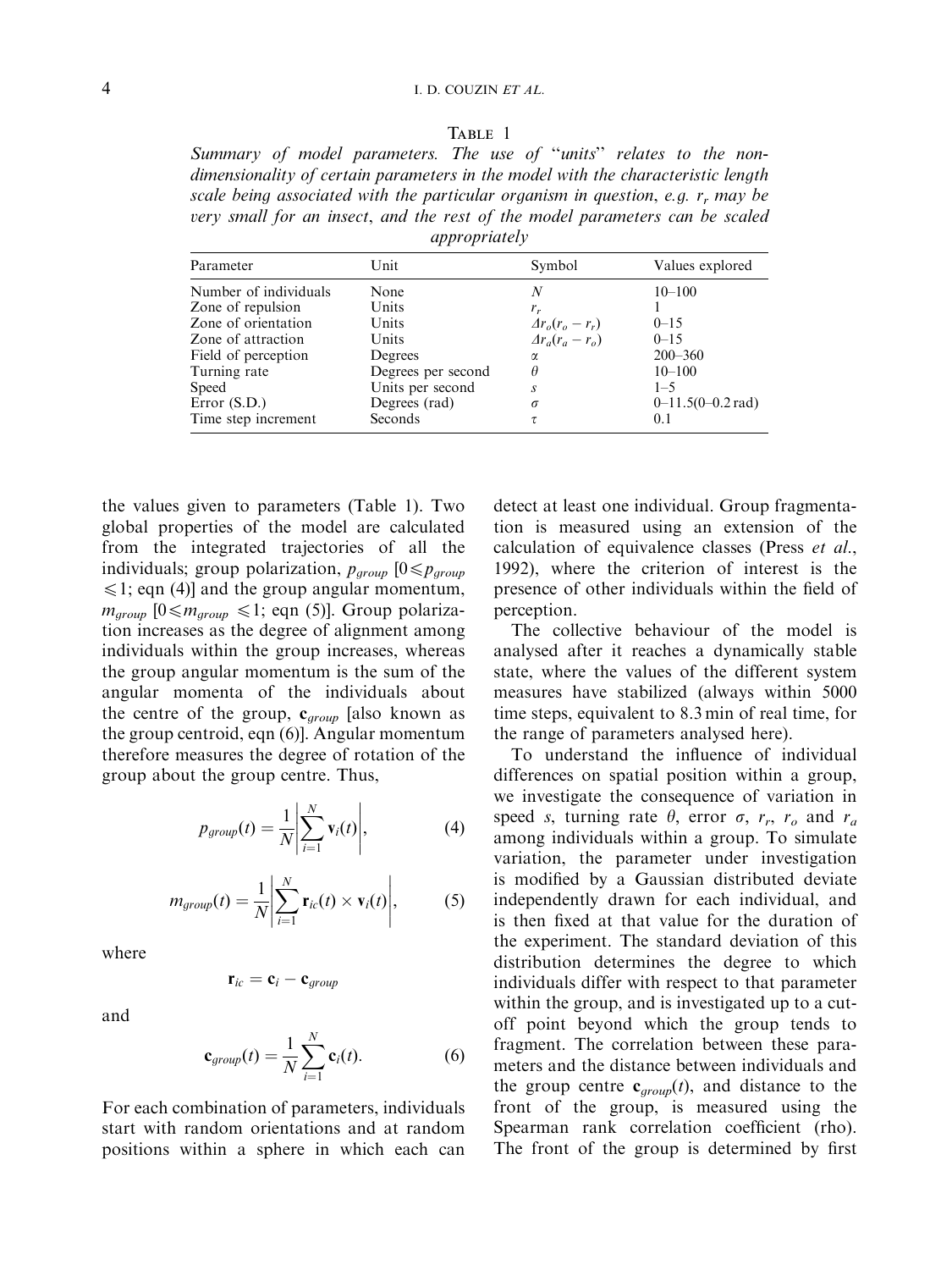calculating the direction vector  $\mathbf{d}_{aroup}(t)$  which extends from the group centre  $c_{\text{group}}(t)$ 

$$
\mathbf{d}_{group}(t) = \frac{1}{N} \sum_{i=1}^{N} \mathbf{v}_i(t). \tag{7}
$$

This is then be used to define the plane perpendicular to  $\mathbf{d}_{group}(t)$  and passing through  $c_{\text{group}}(t)$ . The individual at the front of the group is that with the greatest minimum distance to the plane on the side to which  $\mathbf{d}_{aroun}(t)$  extends. The individual at the rear of the group has the greatest minimum distance from the plane on the other side. Other individuals are ranked accordingly (see Fig. 2).

#### **Results**

## COLLECTIVE BEHAVIOUR

As the width of the behavioural zones  $(\Delta r_o)$ and  $\Delta r_a$ ) changes, the collective behaviour of the system exhibits sharp transitions between four



Fig. 2. Measuring the order of four individuals within a hypothetical group from the front. Individuals are represented as points relative to the group centre  $c_{group}$  with direction  $\mathbf{d}_{group}$ . The grey plane is perpendicular to  $\mathbf{d}_{group}$ , and passes through the  $c_{group}$ . The shortest line segment between the plane and individuals on the same side of the plane as  $\mathbf{d}_{group}$  are shown as solid lines. These individuals are in the front half of the group. Those on the other side of the plane are shown as dotted lines, and are in the rear half of the group. Note that all lines are parallel with  $d_{aroun}$ . The length, and direction, of these lines are then used to rank individuals from the front, here shown as 1–4.

collective dynamical behaviours [\(Fig. 3\)](#page-5-0) which we have labelled as follows.

Swarm: an aggregate with cohesion, but a low level of polarization (parallel alignment) among members (low  $p_{\text{group}}$ ) and low angular momentum (low  $m_{\text{group}}$ ). This occurs when individuals perform attraction and repulsion behaviours, but little or no parallel orientation [\(Fig. 3\(A\);](#page-5-0)  $3(E)$  and  $(F)$ , region a).

Torus: individuals perpetually rotate around an empty core (milling). The direction of rotation is random.  $p_{group}$  is low, but  $m_{group}$  is high. This occurs when  $\Delta r_o$  is relatively small and  $\Delta r_a$  is relatively large [\(Fig. 3\(B\)](#page-5-0); [3\(E\)](#page-5-0) and [\(F\),](#page-5-0) region b).

Dynamic parallel group: the group exhibits high  $p_{group}$ , but low  $m_{group}$ . This type of group is much more mobile than the swarm or torus, and occurs at intermediate values of  $\Delta r_o$  with intermediate or high values of  $\Delta r_a$  [\(Fig. 3\(C\)](#page-5-0); [\(E\)](#page-5-0) and [\(F\)](#page-5-0), region c).

Highly parallel group: as  $\Delta r_o$  increases, the group self-organizes into a highly aligned arrangement (very high  $p_{group}$ ) with rectilinear movement (low  $m_{aroun}$ ) [\(Fig. 3\(D\)](#page-5-0); [\(E\)](#page-5-0) and [\(F\),](#page-5-0) region d).

Swarm behaviour is often seen in insects, such as mosquitoes and midges [\(Okubo & Chiang,](#page-10-0) [1974; Ikawa & Okabe, 1997\)](#page-10-0), and can also be exhibited by fish schools [\(Pitcher & Parrish,](#page-10-0) [1993\)](#page-10-0). The dynamic parallel group exhibits many of the properties associated with aggregations such as bird flocks and fish schools; the individuals are polarized and move as a coherent group, but individuals can move throughout the group and density and group form can fluctuate [\(Major & Dill, 1978; Partridge, 1982\)](#page-10-0). The highly parallel group is much more static in terms of exchange of spatial positions within the group than the dynamic parallel group, and the variation in density and form is minimal. The torus formation may seem uncharacteristic of real animal movement within groups. However, this group type is exhibited by natural schools of fish in open water including barracuda, jack and tuna [see [Parrish &](#page-10-0) [Edelstein-Keshet \(1999\)](#page-10-0) for a photograph of this behaviour in jack].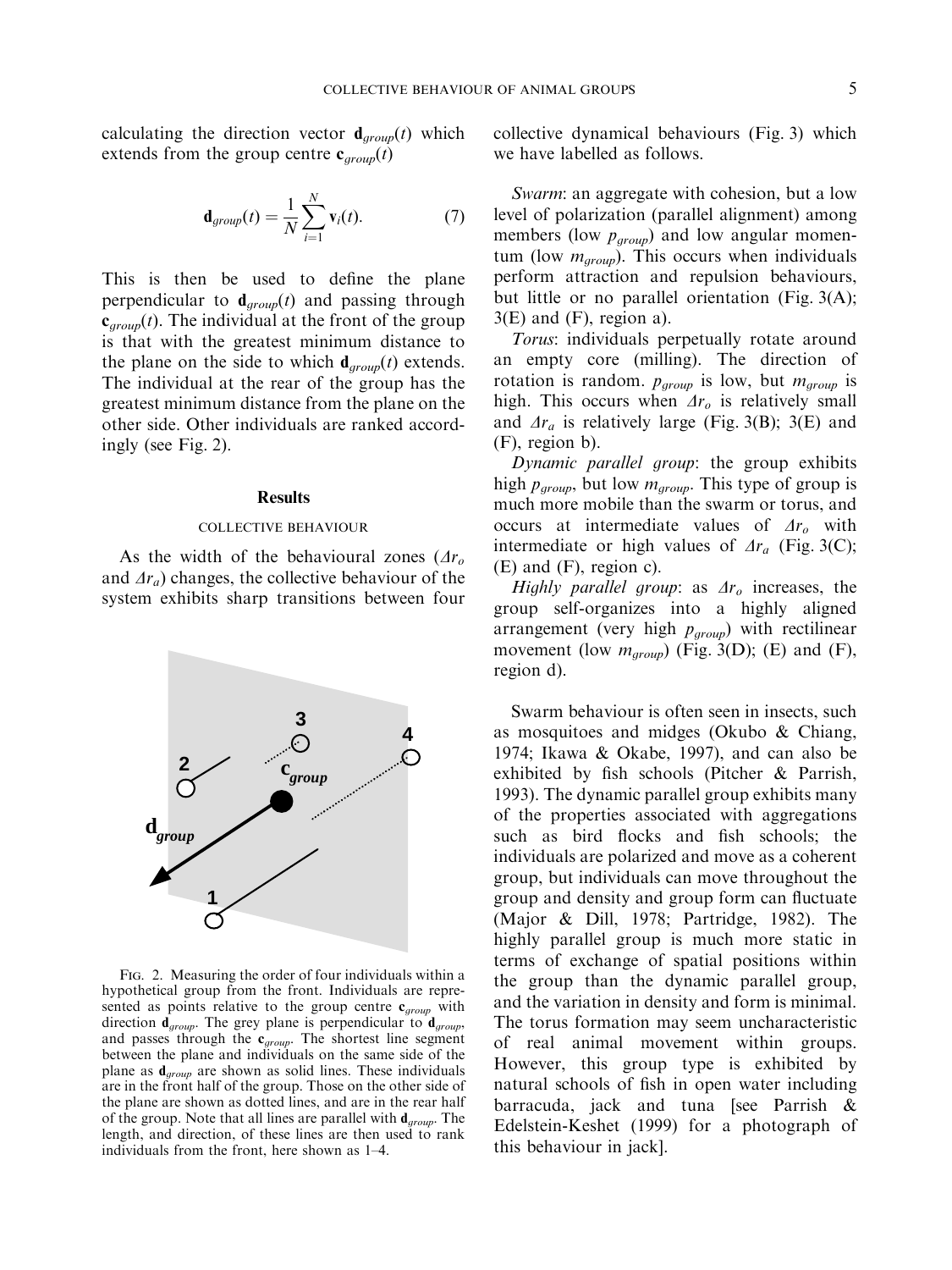<span id="page-5-0"></span>

Fig. 3. The collective behaviours exhibited by the model: (A) swarm, (B) torus, (C) dynamic parallel group, (D) highly parallel group. Also shown are the group polarization  $p_{group}$  (E) and angular momentum  $m_{group}$  (F) as a function of changes in the size of the zone of orientation  $\Delta r_a$  and zone of attraction  $\Delta r_a$ . The areas denoted as (a–d), correspond to the area of parameter space in which the collective behaviours (A–D), respectively, are found. Area (e) corresponds to the region in parameter space, where groups have a greater than 50% chance of fragmenting.  $N = 100$ ,  $r_r = 1$ ,  $\alpha = 270$ ,  $\theta = 40$ ,  $s = 3$ ,  $\sigma = 0.05$ . Data shown in (E) and (F) are the mean of 30 replicates per parameter combination.

Fig. 3(E) and (F) show the group polarization  $p_{group}$  and angular momentum  $m_{group}$ , respectively, as  $\Delta r_o$  and  $\Delta r_a$  vary. The area of zero values when  $\Delta r_o$  and  $\Delta r_a$  are relatively low [Fig. 3(E) and (F), region e] corresponds to the area of parameter space, where groups have a greater than 50% chance of fragmenting. Since the collective behaviour is dependent on group size, analysis is only performed on non-fragmented groups. The group types shown in Fig. 3 exist for all group sizes analysed, although the range over which the torus and dynamic parallel groups form tends to decrease as the group size decreases. The field of perception also influences the collective behaviour. The range in which groups form a torus is diminished to a very small range of  $\Delta r_a$  and  $\Delta r_a$  when the field of perception,  $\alpha$ , is 360°, but increases as  $\alpha$ decreases. Parallel groups become more elongated along their principal axis (the direction of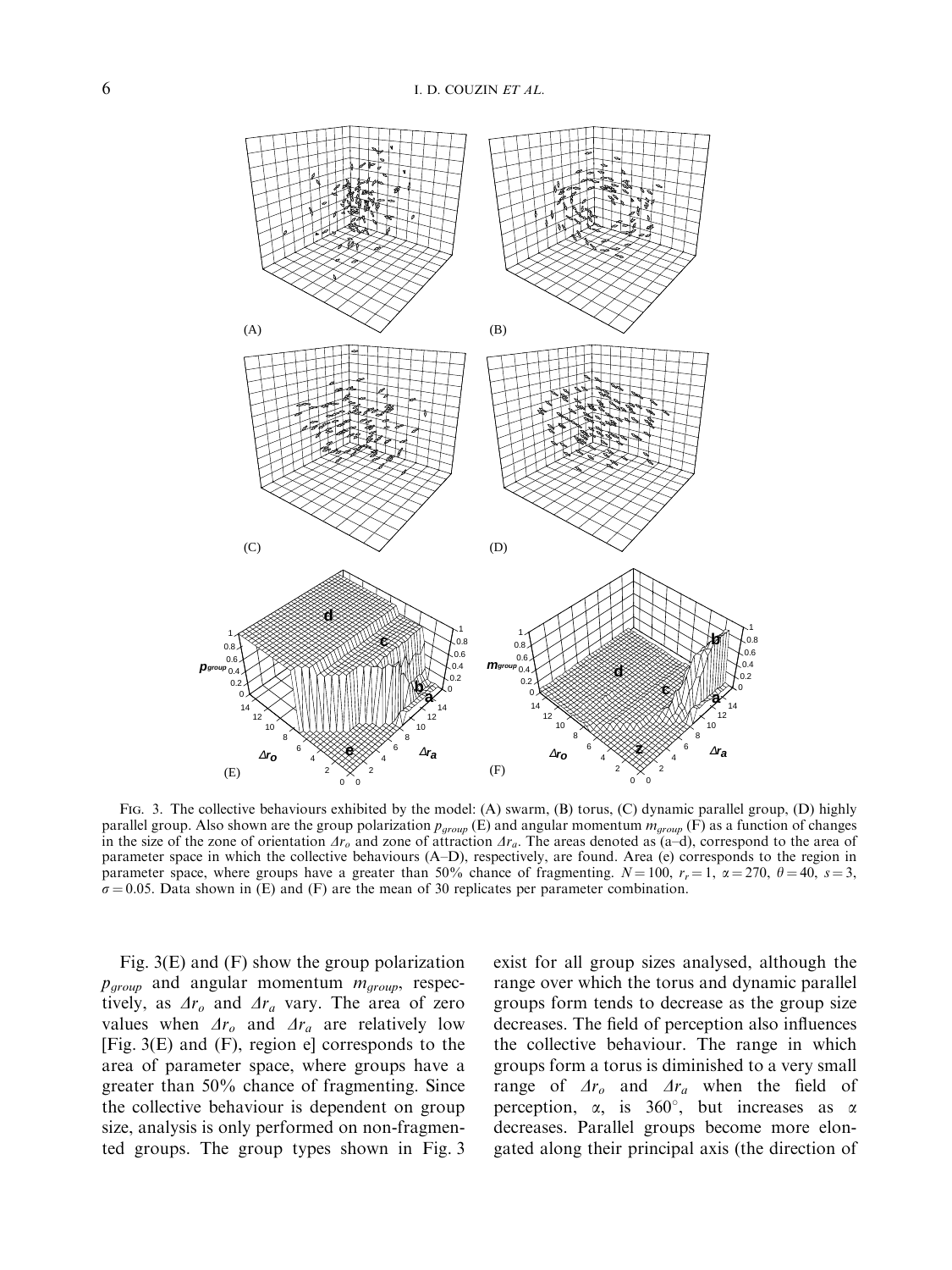travel) as  $\alpha$  diminishes, and the probability that they will fragment increases. When  $\alpha$  reaches approximately  $230^\circ$  group fragmentation is common across the entire parameter space, and as it decreases further it becomes less likely that groups will remain cohesive.

The turning rate of individuals essentially rescales the parameter space; increasing the rate of turning ''compresses'' parameter space allowing the collective patterns to form with relatively smaller values of  $\Delta r_a$  and  $\Delta r_a$ , whereas decreasing the rate of turning increases the area in which groups fragment and increases the  $\Delta r_a$  and  $\Delta r_a$  at which the groups enter the behavioural states (i.e. it ''expands'' the parameter space). Speed has a similar influence to turning, since it modifies the turning arc of individuals (higher speed increases the size of the turning arc, as does decreasing turning rate). If the noise parameter is close to zero, the swarm and torus area of parameter space remain largely unchanged, but the area in which groups form dynamic parallel groups is reduced, with highly parallel groups forming at relatively low  $\Delta r_o$ values. As noise is increased, the dynamic parallel area first expands in the  $\Delta r_o$  dimension and then individual error becomes too high for polarized, or torus group types to form, and swarm-like behaviour persists over much of the parameter space. As noise increases, there is also a higher probability that groups will fragment, so the values of  $\Delta r_a$  and  $\Delta r_a$  at which stable groups form tends to increase.

#### HYSTERESIS AND BEHAVIOURAL TRANSITIONS

In the above analysis, the starting orientations of individuals are always random. However, in nature, groups are likely to move between collective states as conditions change; consequently the previous history of individual orientation and group shape may influence future collective behaviour as behavioural parameters change. By changing the way they respond to others, individuals can change the structure of the group to which they belong.

To investigate this process, we explored how changes in individual behaviour result in a change of the collective behavioural state. Figure 4 shows how  $p_{group}$  and  $m_{group}$  change as

FIG. 4. The change in group polarization  $p_{group}(A)$  and angular momentum  $m_{\text{group}}$  (B) as individuals within a group increase (bold line) or decrease (dotted line) the size of the zone of orientation  $r<sub>o</sub>$ . Two thousand time steps were run under each value of  $r<sub>o</sub>$  before it was incremented or decremented. Fifteen replicates were performed, and the average value plotted with error bars, indicating the standard error. The group patterns that form depend on the previous history of the group (hysteresis). Parameters as for [Fig. 3,](#page-5-0)  $r_a = 14$ .

individuals within the group modify their response to others by keeping  $r_a$  fixed and either increasing, or decreasing their  $r<sub>o</sub>$  over a given range, resulting in the group changing between swarm, torus and dynamic parallel collective behaviours. If  $r_o$  is close to 1  $(\Delta r_o \approx 0)$ , the group exhibits swarm behaviour (low  $p_{\text{group}}$ , low  $m_{group}$ ). As  $r_o$  increases towards 1.5, the group exhibits a rapid behavioural transition and enters the torus phase  $(m_{aroup}$  rapidly increases). Beyond 2.5, however, the group enters a polarized configuration  $(m_{aroup}$  decreases and  $p_{aroup}$  increases). However, if the group moves back through parameter space in the

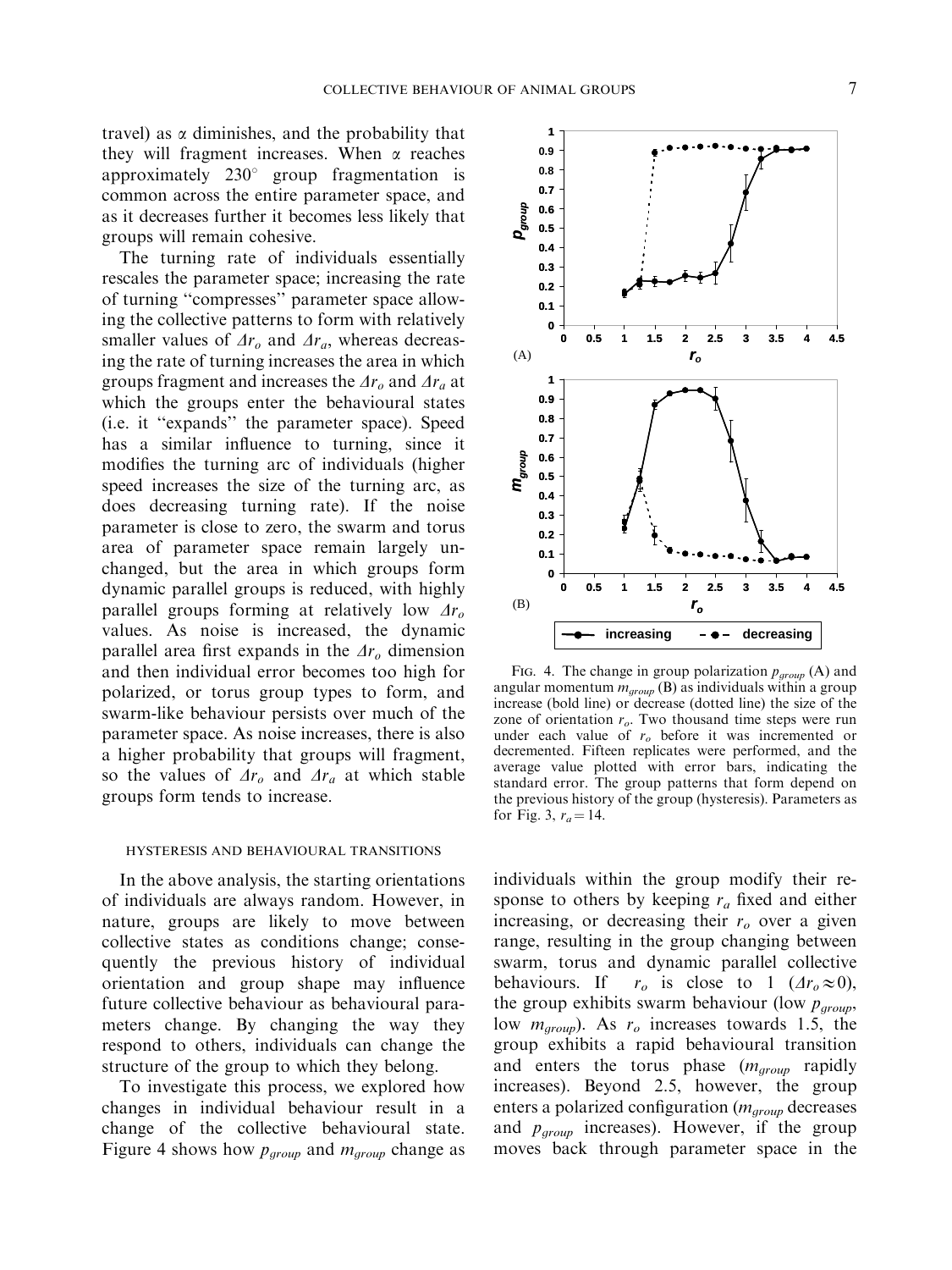<span id="page-7-0"></span>opposite direction, decreasing  $r<sub>o</sub>$ , we show that the group structure is different. Group polarization does not decrease, and angular momentum remains low and the group does not adopt the torus conformation. As  $r<sub>o</sub>$  decreases below 1.5, however, the polarization rapidly disappears and the group readopts the swarm configuration. This shows that the transition between behavioural states depends on the previous history (structure) of the group, even though individuals have no explicit knowledge of what that history is.

#### SELF-SORTING

Differences in individual movement patterns, or behavioural motivations, influence the spatial positions occupied within a group (Fig. 5). Differences in speed s, turning rate  $\theta$ ,  $r_r$ , and  $r_o$ all influence the distribution of individuals relative to either, or both, the centre and front of groups [Fig. 5(A)–(D)], whereas error  $\sigma$  influences only that from the front.  $r_a$  has no significant effect. Speed is strongly positively correlated with being at the front of the group, showing that faster individuals tend to occupy positions near the front of moving groups. Faster individuals also tend to be further from (negatively correlated with) the group centre, although this correlation is less strong [Fig. 5(A)]. Turning rate is negatively correlated with being at the front of the group, and slightly positively correlated with being at the group centre, demonstrating that individuals with a higher rate of turning tend to be at the rear, and slightly closer to the centre of the group, than are individuals with a lower rate of turning [Fig. 5(B)]. The degree of error in individual movement is negatively correlated only with being at the front of the group, with individuals exhibiting higher error occupying positions towards the rear of the group.

Only variation in the zone of repulsion,  $r_r$ , and zone of orientation,  $r<sub>o</sub>$ , influence sorting within



Fig. 5. Sorting as a function of variation in (A) speed s, (B) turning rate  $\theta$ , (C) zone of repulsion  $r_r$ , and (D) zone of orientation  $r<sub>o</sub>$ . A typical group sorted by  $r<sub>r</sub>$  is shown in (E). Parameters as for [Fig. 3,](#page-5-0) with the exception of the sorting parameter.  $r_o = 6$ ,  $r_a = 14$ . Data shown are the mean of 30 replicates per parameter combination, and error bars indicate the standard error. Sorting is measured as the Spearman rank correlation coefficient (rho) of individuals calculated from the front (solid line) or centre (dotted line) of the group.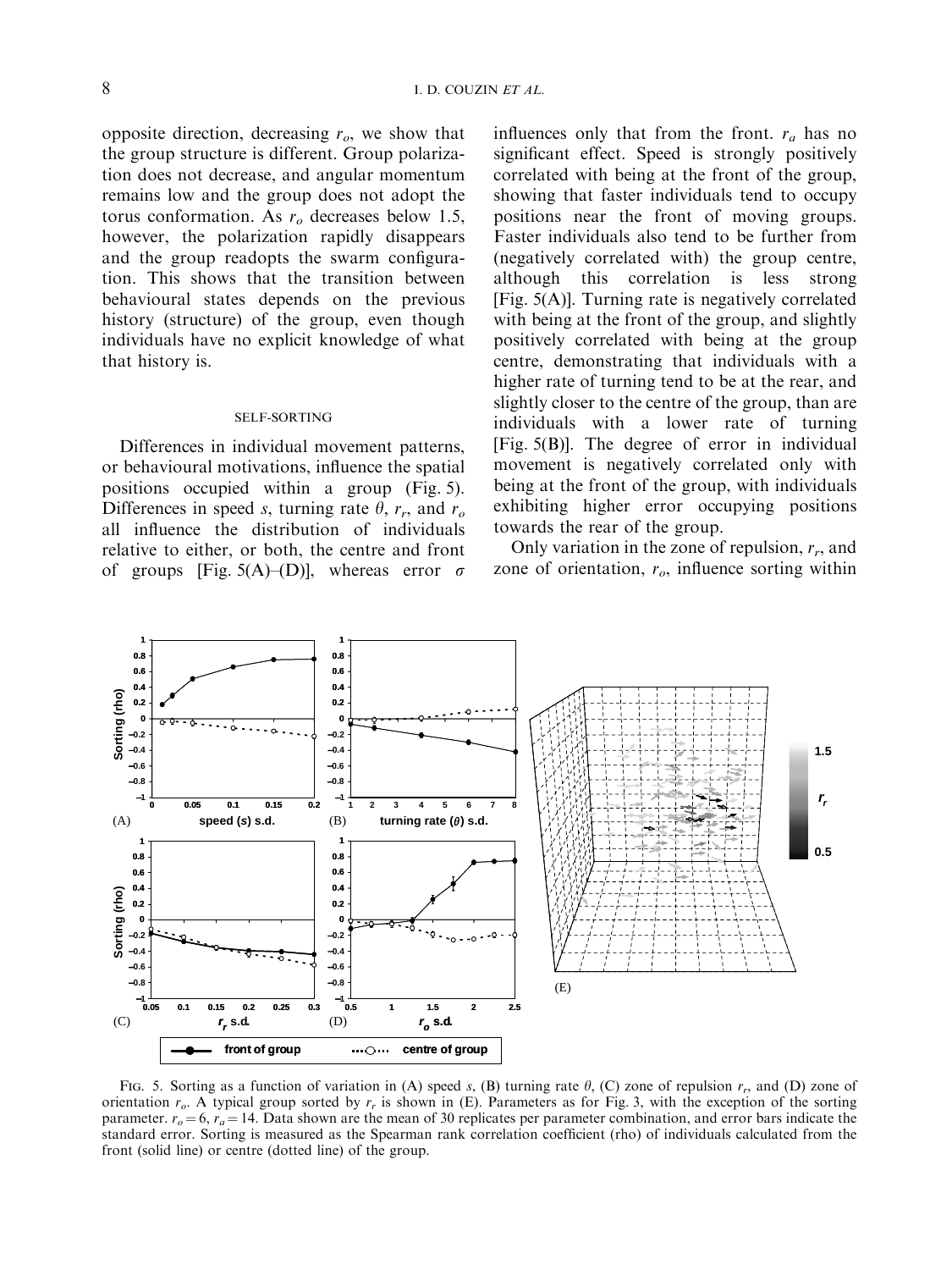groups [\[Fig. 5\(C\)](#page-7-0) and [\(D\)](#page-7-0), respectively], with variation in the zone of attraction,  $r_a$ , having no effect over the range of parameters investigated. There is a negative correlation between both the radius of the zor and being at the front or the centre of the group. This shows that individuals with smaller  $r_r$  values tend to be closer to the centre and front of the group than do individuals with larger  $r_r$  [\[Fig. 5\(C\)](#page-7-0) and [\(E\)](#page-7-0)]. The radius of the zone of orientation,  $r<sub>o</sub>$ , is very slightly negatively correlated with being at the front of the group at very low levels of variance, but becomes strongly positively correlated as the variance increases. Intuitively, the increase in orientation response could be expected to positively correlate with being in frontal positions since such individuals have a larger range over which they align to others, and their movement consequently tends to exhibit lower deviations in angle from the direction of travel than individuals with a smaller  $r<sub>o</sub>$ . However, currently, we cannot explain the very slight negative correlation between  $r<sub>o</sub>$  and being at the front of the group when variation in  $r<sub>o</sub>$  is very low.

For all parameters where a correlation is found, the strength of the correlation tends to increase as the variation among individuals increases.

# **Discussion**

Our model exhibits several collective behaviours, with sharp transitions between them (see also [Suzuki & Sakai, 1973](#page-10-0) and [Shimoyama](#page-10-0) et al., [1996\)](#page-10-0). Small changes in individual responses result in large changes in group properties and organization. The model predicts that animal groups, such as fish schools, change rapidly between these states (for example, between the torus and dynamic parallel group types) since intermediate group types are relatively (dynamically) unstable. Biologically the transitions are important in allowing animal groups to change from one type of group structure to another in response to internal (e.g. hunger) or external (e.g. detection of a predator) stimuli, as individuals attempt to maximize their fitness as circumstances change. The tendency of individuals to align with one another within the parallel group types is important not only in minimizing collision between individuals and facilitating group movement, but also in allowing the group to transfer information. For example, if an individual were to turn sharply, as a response to avoiding a predator or an obstacle, the alignment tendency allows this turn to influence the orientation of neighbours (which need not directly detect the stimulus), facilitating a transfer of information (turning) over a range greater than the individual interaction radius. If individuals exhibit attraction, but little or no alignment to neighbours, they exhibit the swarm group type. This group is very cohesive, but the relatively high variance of individual orientation means that the change in direction of group members, as a result of detecting a predator for example, is propagated less efficiently. The torus group type may also benefit from the local (although not global) polarization of individuals in allowing a group to remain relatively stationary (which may be beneficial when resting, or to avoid encounters with sit-and-wait predators) yet still facilitates information transmission. This group type exhibits continual motion (needed by certain species of fish for respiration), and may provide energetic savings as a result of individuals using the slipstreams of others.

As well as demonstrating that collective behavioural transitions occur in our model, we also investigated the way such transitions may occur in natural animal groups as a result of individuals modifying their interactions with one another. Intuitively, one may assume that group-living animals need only evolve a direct relationship between internal state (resulting from internal and external stimuli) and behaviour (here the rules of interaction employed). However, our model reveals that two very different collective states can occur for identical individual behaviour, demonstrating the importance of the previous history of the group structure. This hysteresis phenomenon is an important result, because it suggests that the evolution of individual behavioural responses to facilitate collective transitions may be more complex than it would originally appear. Understanding how and why animal groups change from one collective state to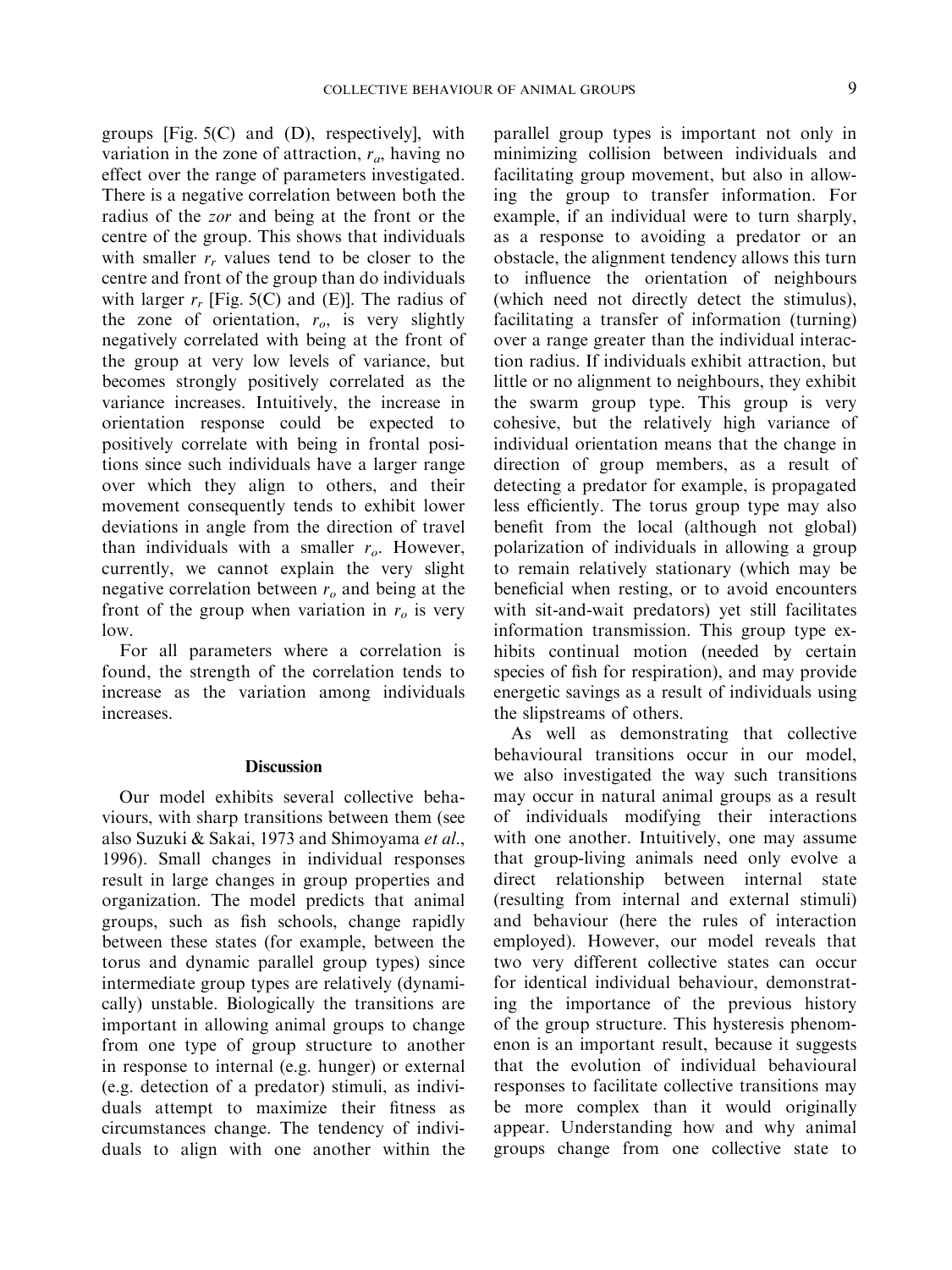another is essential if we are to understand the evolution of animal grouping. Such collective memory may be an as yet undiscovered property of group behaviour transitions in animal groups such as fish schools. This prediction could be directly tested for fish species that exhibit both the torus and dynamic parallel group structures. Furthermore, this type of phenomenon may exist during transitions between collective behaviours in other animal groups as individuals change their response to others.

We also used the model to investigate mechanisms underlying the generation and maintenance of spatial positioning within animal groups. The results of the model suggest that behavioural and/or motivational differences between organisms may have an important structuring influence when animals aggregate. Individuals may change their position relative to others within groups based upon internal state such as satiation level, or of perceived risk of predation. For example, [Krause \(1993\)](#page-10-0) in a study of schooling fish (roach, Rutilus rutilus), demonstrated that starved individuals will tend to take positions near the front of the school more often than will those that are satiated. This is likely to maximize the resource intake by such individuals, but may also put them at increased risk of attack by predators [\(Bumann](#page-10-0) et al., [1997\).](#page-10-0) The model demonstrates several potential self-organizing mechanisms (''rules of thumb'') by which individuals can modify their position within groups. This sorting depends not on the absolute values of the parameters, but rather on the relative difference between individuals. For example, if an individual decreases the size of the local area of repulsion relative to those around them, it will move towards the centre and front of the group, even if it has no knowledge of where it is within the group. This is important because it is unlikely that organisms, such as pelagic fish within large schools, have the cognitive or sensory capabilities to determine their location within their group (which may consist of hundreds of thousands, or even millions of individuals) and then adjust their position relative to that. There may also be limits to the information available to grouping individuals. For example, the average distance maintained between neighbours within pelagic fish schools is usually between three-tenths of a body length and one body length [\(Partridge, 1982\)](#page-10-0), and it is extremely unlikely that individuals inside the group are aware of their position relative to the front, or centre. Thus, natural selection is likely to favour mechanisms such that individuals can change their position relative to others based only on local information. Another property of a system self-sorted in this way is that if individual differences in behaviour are intrinsic, or tend to be consistent, the system will reassemble forming (statistically) the same configuration after perturbation from that state. A generic result of this sorting process is that individuals with similar behaviours tend to become aggregated within the group. In many fish schools, individuals tend to be close to other individuals of a similar size [\(Pitcher](#page-10-0) et al., 1985; [Parrish, 1989; DeBlois](#page-10-0) [& Rose, 1996\)](#page-10-0). This mechanism may also underlie the sorting behaviour within multispecies schools, where individuals have been found to assort by both species and size [\(Parrish,](#page-10-0) [1989\).](#page-10-0) The results of our model suggest that if size and/or species is correlated with the behavioural response, or the movement properties of fish, that this could account for the assortment seen. Modelling self-sorting may also be valuable in understanding how parasites manipulate the positions of individuals within groups. For example, [Krause & Godin \(1994\)](#page-10-0) found that banded killifish parasitized with Crassiphiala bulboglossa, a trematode worm, will tend to occupy peripheral positions within a shoal of unparasitized conspecifics (see also [Barber & Huntingford, 1996](#page-10-0) for a similar host– parasite system). They suggest that the parasite may have evolved the ability to manipulate the host behaviour. Our model provides potential mechanisms of sorting that may help experimentalists to better understand what behavioural modification occur in such parasitized individuals.

I.D.C would like to thank Nick Davies, Stuart Reynolds and Rob Sheichl for helpful discussions, and the BBC Natural History Unit for their support. I.D.C. was funded by NERC and The Leverhulme Trust (F/122/BD).